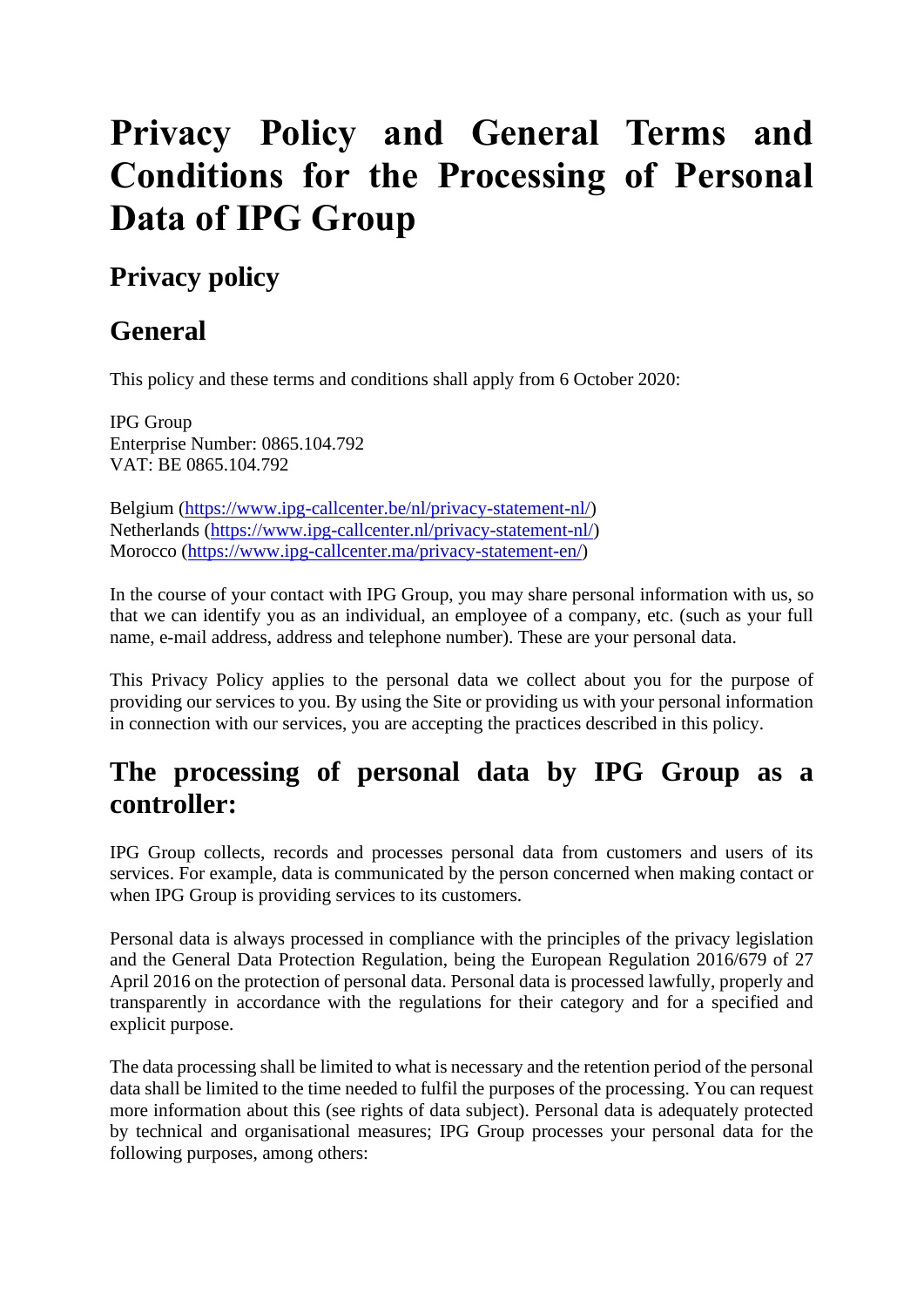- 1. Customer management;
- 2. Recruitment of new employees;
- 3. Information about our professional and social activities, or any other subject that may interest you;
- 4. To be able to contact you if this is necessary for us to be able to carry out our services;
- 5. For the further implementation of agreements;
- 6. To inform you about changes to our services and products;
- 7. To be able to offer you our service;
- 8. Processing your payment;
- 9. To fulfil legal obligations;
- 10. For statistical processing;
- 11. When the legitimate interest of the company requires it, but it is always clear to the person concerned;

Other data are collected in an automated way by "cookies" and other systems/applications that collect information. More information can be found on our website.

In connection with these objectives, processors/subcontractors may be appointed by IPG Group in order to ensure that our services are provided in the best possible way, such as our suppliers, accountants, lawyers, insurance companies, administration, etc. Personal data may be passed on to these parties if necessary. These professional parties act in accordance with the applicable privacy legislation and in accordance with guarantees such as our terms and conditions (infra). You can obtain information about this from our Data Protection Officer.

#### **IPG Group as Processor**

In the services IPG Group provides on behalf of the customer 'e.g. customer service', IPG Group sometimes gets access to (personal) data of the customer. In such cases, the customer will have the role of "Controller" and IPG Group the role of "Processor", as described in the GDPR. IPG Group has 'Data Protection Terms and Conditions' with its customers which can be found at the bottom of this document. In these cases, as a data subject, you will need to contact the Controller regarding your question or your question will be sent to the Controller to be answered.

#### **Rights of the data subject**

If you want to consult, transfer, amend, correct, limit or delete your data, you can send an email to this effect free of charge, provided that you provide proof of your identity to the e-mail address at which you can reach our Data Protection Officer; DPO@ipggroup.eu. In the same way, you can also object to the processing of personal data or if you wish to terminate the communication.

You also have the right to ask not to be contacted for direct marketing purposes, either by IPG Group, in which case you can send your request to DPO@ipggroup.eu, or by any company, in which case you can register on the 'don't-call-me' register provided for by law through the following website: www.bel-me-niet-meer.be or www.ne-m-appelez-plus.be.

The data will be a[djusted or deleted as far as](http://www.bel-me-niet-meer.be/) p[ossible and as far as the tech](http://www.ne-m-appelez-plus.be/)nical possibilities allow. Your request will be dealt with as quickly as possible. Your request will be met as far as possible, except if this turns out to be impossible due to the company's interest or a legal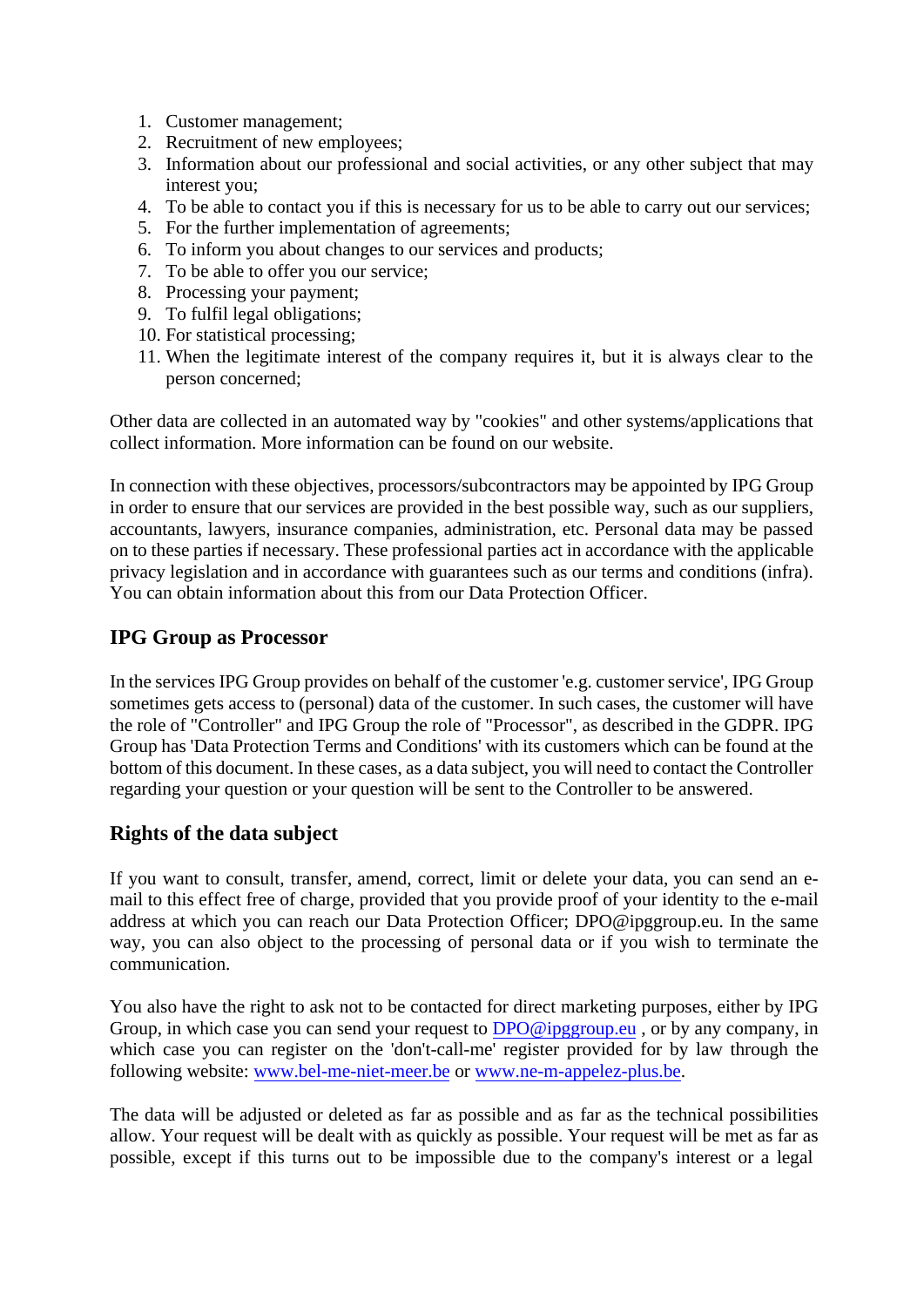obligation. In the event that IPG Group acts as a Processor, the question should be addressed to the Controller.

In the event of a data incident that threatens your rights and the protection of your personal data, the supervisory authority will be informed and, in the event of a high risk to the rights and freedoms of natural persons, you will be informed as a data subject.

#### **Security and confidentiality**

IPG GROUP is making considerable efforts to implement security measures, adapted at technical and organisational level, in order to avoid the destruction, loss, falsification, modification, unauthorised access or accidental communication to third parties of personal data collected on the website, as well as any other unauthorised processing of that data. In no event shall IPG be held liable for any direct or indirect damage resulting from the incorrect or illegal use by a third party of the personal data.

All data will always be treated confidentially.

If you have the impression that your data is not properly secured or there are indications of misuse, please contact us at **DPO@ipggroup.eu.** 

#### **Accuracy of your data**

Anyone who provides data to IPG Group guarantees that this data is correct and complete. The communication of incorrect data or data belonging to third parties may result in the user being temporarily or permanently denied access, in whole or in part, to the products and services of the IPG Group.

#### **Concerning minors**

Our website and/or service is not intended to collect information about website visitors who are under 16 years of age unless they have permission from their parents or guardian. However, we cannot control whether a website visitor is over 16 years of age. We therefore recommend that parents be involved in the online activities of their children in order to prevent data being collected on children without parental permission. If you are convinced that we have collected personal data on a minor without such consent, please contact us at [DPO@ipggroup.eu a](mailto:DPO@ipggroup.eu)nd we will delete this information.

#### **Intellectual property rights**

The contents of this site, including brands, logos, drawings, data, product or company names, texts, images, etc. are protected by intellectual rights and belong to IPG or entitled third parties.

#### **Information on the website**

By using this website, you undertake to comply with and accept the following terms and conditions of use. IPG Group owns the exclusive copyright and intellectual property rights to this website, its design and entire contents. Use of this website, or parts thereof, in any form whatsoever, is prohibited without IPG Group's prior written consent.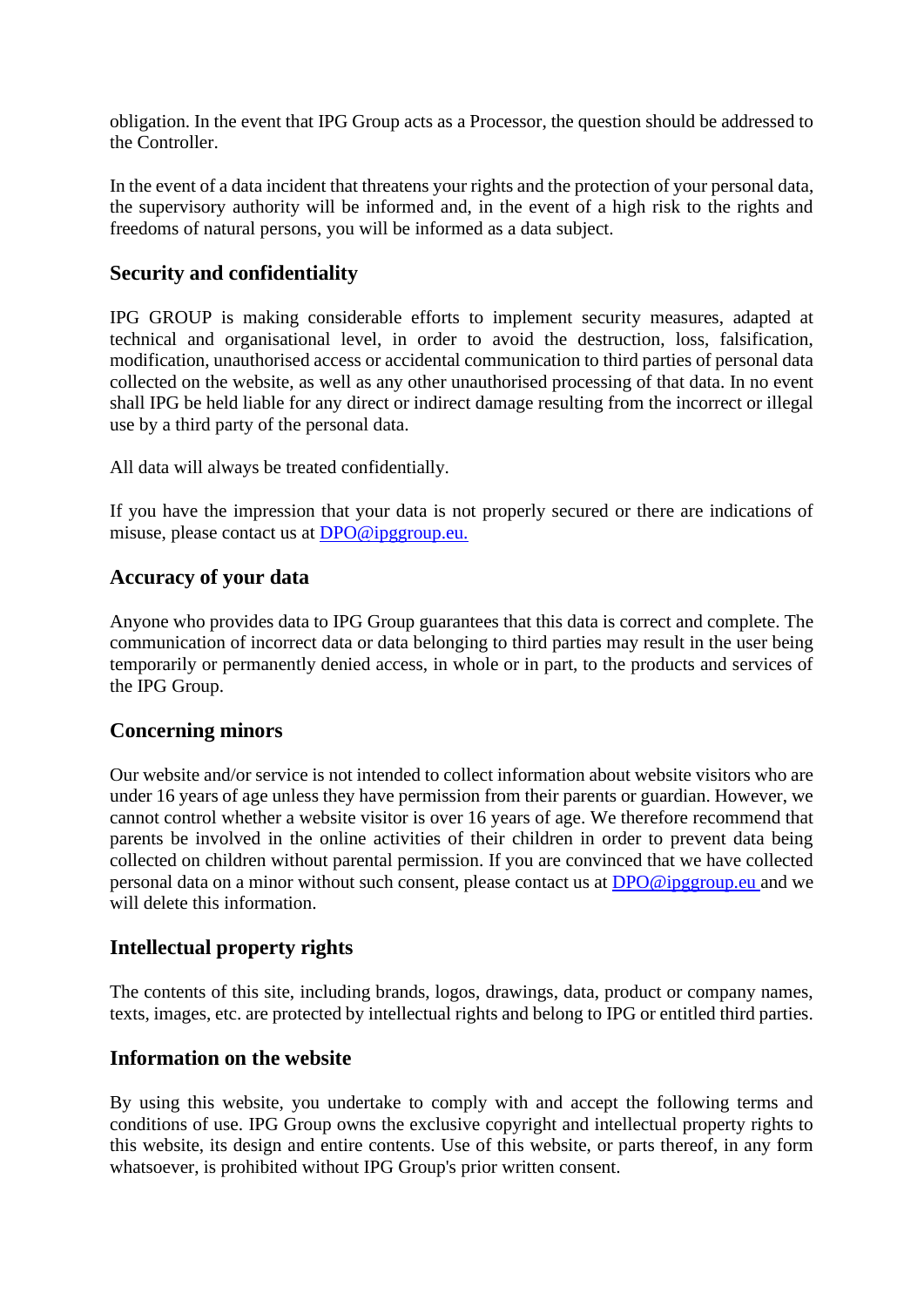It is prohibited without prior written consent to store (other than necessary to view the website), reproduce, modify, publish, distribute or transmit, sell or otherwise transfer or grant any rights to third parties in respect of the information provided on and through this website.

The information on the website is of a general nature. The information is not adapted to personal or specific circumstances, and therefore cannot be considered as personal, professional or legal advice to the user.

The website may contain hyperlinks to websites or pages of third parties, or refer to them indirectly. The placing of links to these websites or pages in no way implies any implicit approval of their content.

IPG expressly declares that it has no control over the content or other characteristics of these websites and cannot under any circumstances be held liable for their content or characteristics or for any other form of damage resulting from their use.

#### **Other provisions**

This Privacy Statement can be amended from time to time, taking into account, among other things, the new laws and regulations or developments in this regard. The amendments will automatically take effect after publication.

If any of the foregoing provisions regarding the processing of personal data or any other provision should be invalid, all parties agree that it will be replaced by a provision that will approximate as closely as possible the underlying purpose of the provision in question.

The Privacy Policy at IPG Group is governed by Belgian law and was originally written in Dutch; in the event of interpretation, this version must be used.

The Belgian Authorities (e.g. the Data Protection Authority) and the courts competent for the registered office are, to the exclusion of all others, competent to take cognisance of disputes and complaints that might arise with regard to this website or its use or with regard to the processing of personal data or any other dispute.

For compliance with applicable laws, about rights and obligations arising from the General Data Protection Regulation or for the follow-up of a possible information security incident, please contact [dpo@ipggroup.eu;](mailto:dpo@ipggroup.eu) 

#### **IPG GROUP**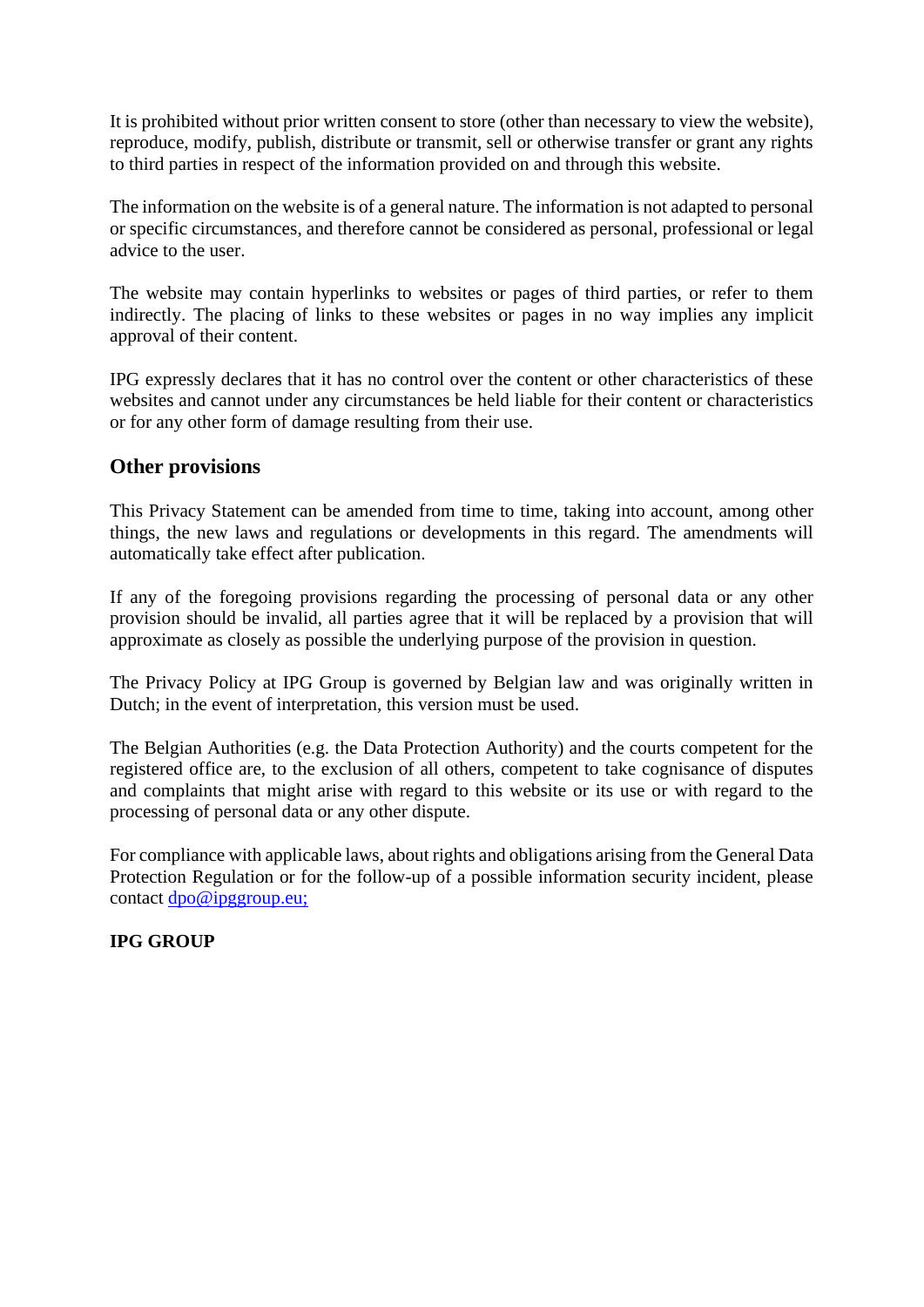# **General Data Protection Conditions for the Professional Relationships of IPG GROUP**

# **General**

IPG GROUP and Parties with which IPG has professional relationships (Customers/Suppliers/...) comply with all legal obligations, including the EU General Data Protection Regulation (EU 2016/679 - hereinafter GDPR) when processing personal data. Personal data is processed in a lawful, proper and transparent manner and for a specified and explicit purpose. The data processing is limited to what is necessary in relation to professional performance and the retention period of the personal data is limited to as long as necessary in relation to the realisation of the purposes of the processing.

Personal data is appropriately protected by technical and organisational measures. IPG Group, the customer, their employees, affiliated companies and their processors all handle the personal data in a confidential manner. IPG makes efforts to provide appropriate administrative, physical and technical security measures to protect personal data against accidental or unlawful destruction, accidental loss, falsification, unauthorised disclosure and unauthorised access.

Personal data will not be transferred outside the European Economic Area (EEA) unless adequate safeguards are provided in accordance with the GDPR.

The Customer expressly authorises IPG Group to appoint Processors in order to carry out the processing activities that are the subject of the agreement/relationship in force between the Parties. IPG Group shall conclude a Processing Agreement or other legal act with these Processors that shall contain protective provisions at least equivalent to those set out in this document.

The Customer/Supplier will ensure that all Personal Data provided to IPG Group by or on behalf of the Customer has been collected fairly and transparently and in compliance with applicable regulations. IPG Group will, taking into account the nature of the processing, through appropriate technical and organisational measures, provide assistance in responding to requests concerning the rights of the Data Subject to the extent possible. The Customer will reimburse these assistance services.

At the Customer's request, a list of active and systematic Processors of the Customer's personal data shall be provided. The Customer shall, upon request, be informed of changes concerning the addition or replacement of Processors relating to the processing of personal data provided by the Customer and may object to those Processors within 7 days. If no objection is received within this period, IPG Group will assume that the use of those other Processors has been approved. The Customer accepts that this concerns Processors that actively and systematically process personal data and that no approval is needed for occasional services such as the provision of technical maintenance. IPG Group and the Customer acknowledge and accept that this article is a summary and that IPG Group's privacy policy applies in its entirety.

## **IPG Group as Controller**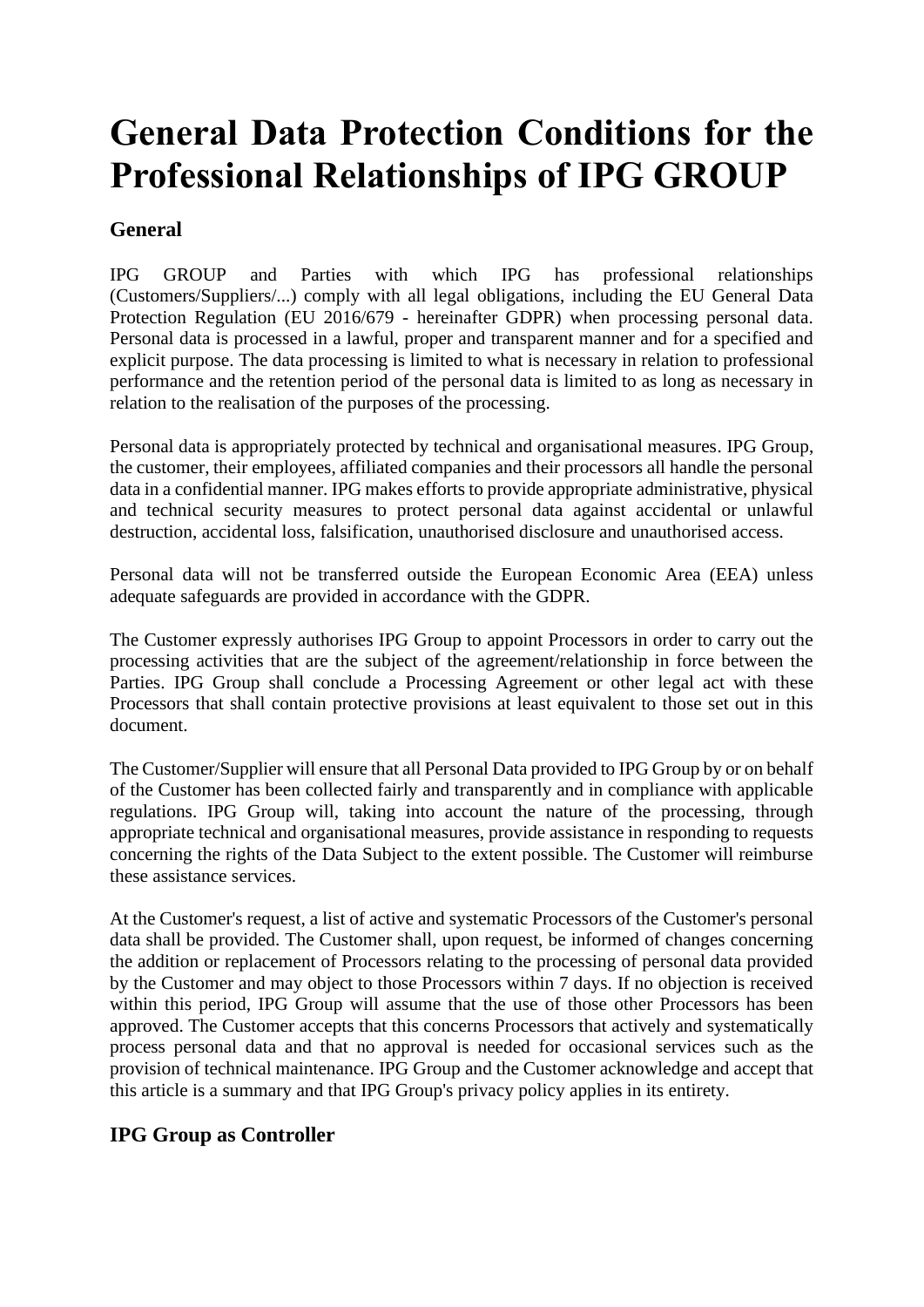IPG Group processes personal data in accordance with the preceding privacy policy as published on this website.

### **IPG Group as Processor**

In the course of the services IPG Group provides for the Customer, IPG will sometimes have access to personal data of the Customer. In such situations, the Customer will have the role of "Controller" and IPG the role of "Processor", as described in the GDPR.

IPG Group will process these personal data according to the Customer's instructions and/or in accordance with the provision of the services from the agreement between IPG Group and the Customer, or as required by law, regulatory body or competent authority. In the latter case, IPG Group will inform the Customer in advance to the extent possible, unless prohibited by the relevant law, regulatory body or competent authority. The foregoing determines the subject matter and duration of the processing, the nature and purpose of the processing, the type of personal data and the categories of data subjects.

The Customer accepts that it is the primary controller of the processing of Personal Data. IPG shall, taking into account the nature of the processing and the information available to it, assist the Customer to the extent possible in enforcing its obligations under Articles 32 to 36 GDPR. The customer shall reimburse all such assistance services.

- 1. Assistance with security of processing (Article 32 GDPR).
- 2. Assistance with data incidents (Articles 33 and 34 GDPR) IPG shall inform the customer without unreasonable delay as soon as it becomes aware of a breach related to Personal Data.
- 3. Assistance regarding a Privacy Impact Assessment (Articles 35 and 36 GDPR) Where a type of processing presents a high risk to the rights and freedoms of natural persons, the customer shall carry out an assessment of the impact of the intended processing activities on the protection of personal data in accordance with Articles 35 and 36 GDPR prior to the processing.

Upon written request from the Customer, IPG Group shall make available the information necessary to demonstrate compliance with the obligations set out in Article 28 GDPR and, in addition, to enable audits, inspections or checks. In addition, IPG Group shall notify the customer if an instruction is manifestly in breach of the GDPR and IPG Group is aware of this. The customer shall reimburse all such assistance.

Upon the termination of this Agreement, IPG GROUP shall, if requested by the Customer, return or destroy the Personal Data and/or existing copies, as far as reasonably possible. IPG GROUP will confirm that it has done so (except where a relevant law or Authority requires IPG GROUP to retain a copy of the Personal Data).

For the avoidance of doubt, nothing in this point obliges IPG Group to destroy copies of data that it holds on its own behalf as Controller.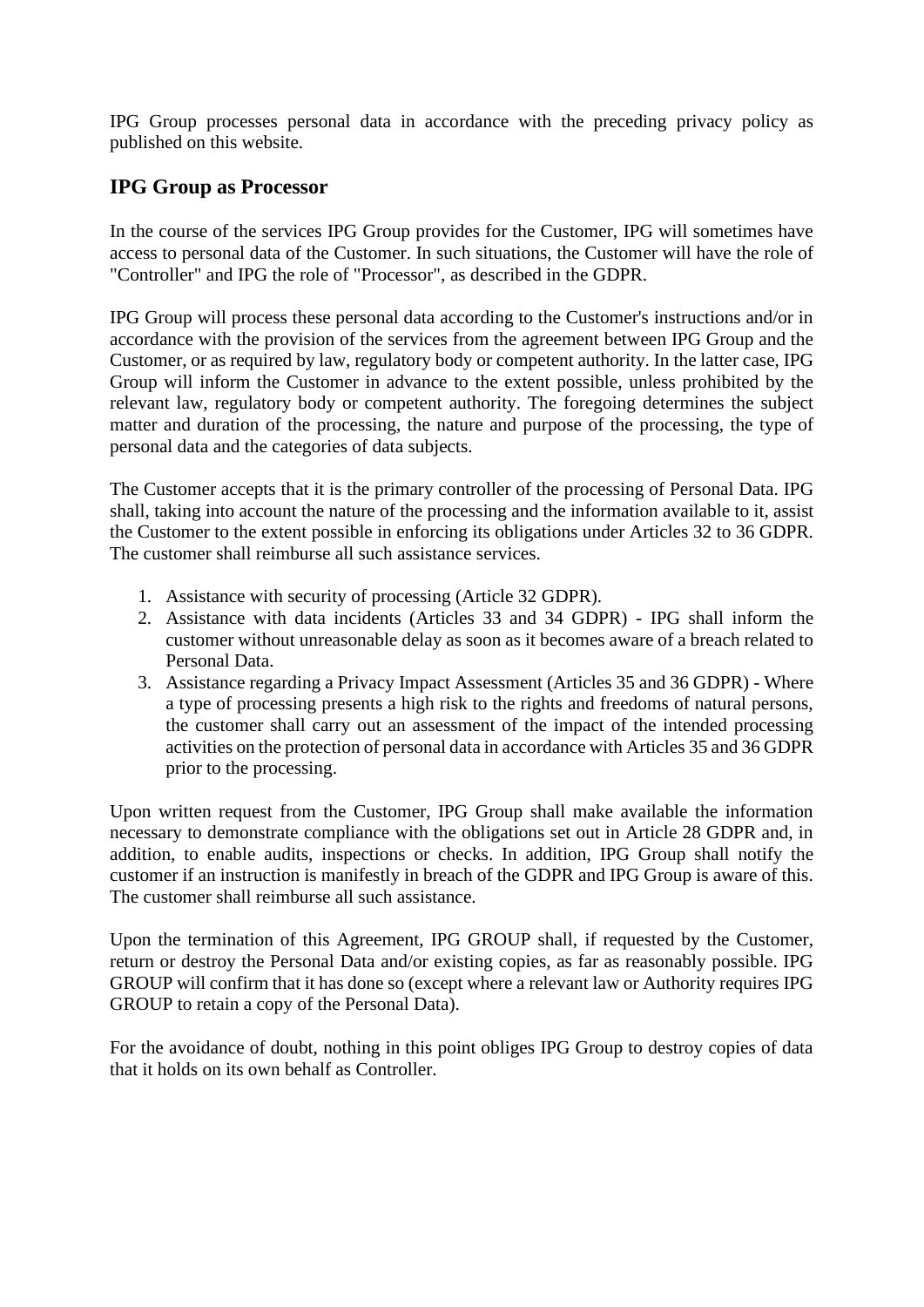# **Liability**

# **General liability**

IPG Group's total liability shall in any event not exceed the total amount of costs paid by the Customer as specified in the agreement with the Customer, up to a maximum of 2.500 euros unless otherwise agreed. For any other damage, there is a maximum of  $\epsilon$ 1000. This general provision also applies to the following provisions regarding liability in this document, unless otherwise agreed between the parties. The liability of IPG Group is in any case always limited to direct damage caused by serious fault or fraud.

### **Liability due to use of website**

However, IPG Group cannot be held liable for direct or indirect damage resulting from the use of the information on this site. If you discover any inaccuracies in the information provided via the site, please contact the site administrator. The content of the site (including links) may be adapted, modified or supplemented at any time without notice or notification. IPG Group does not guarantee the proper functioning of the website and cannot be held liable in any way for the poor functioning or temporary (un)availability of the website or for any form of damage, direct or indirect, which may arise from access to or use of the website. IPG Group may not, under any circumstances, be held liable to anyone, directly or indirectly, in any specific or other way, for damage resulting from the use of this site or of any other site, in particular as a result of links or hyperlinks, including, without limitation, any loss, work interruptions, damage to programmes or other data on the computer system, to equipment, software or other items owned by the user.

## **Liability for data protection as Processor**

The liability of IPG GROUP shall always be limited to those cases specifically provided for in the GDPR within the framework of the capacity with regard to the professional relationship. IPG GROUP shall only be liable for damage caused by processing if, during processing, the obligations of the GDPR specifically addressed to Processors were not fulfilled or were acted upon outside or contrary to the instructions of the Controller. IPG's liability is in all cases limited to direct damage and in the event of gross negligence or fraud. The Customer will indemnify IPG at all times against all claims from third parties.

#### **Other provisions**

If any of the foregoing provisions regarding the processing of personal data or any other provision should be invalid, all parties agree that it will be replaced by a provision that will approximate as closely as possible the underlying purpose of the provision in question.

These Terms and Conditions at IPG Group are governed by Belgian law and were originally written in Dutch; in the event of interpretation, the Dutch version must be used.

The Belgian Authorities (e.g. the Data Protection Authority) and the courts competent for IPG Group's registered office are, to the exclusion of all others, competent to take cognisance of disputes and complaints that might arise in relation to this website or its use or with regard to the processing of personal data or any other dispute.